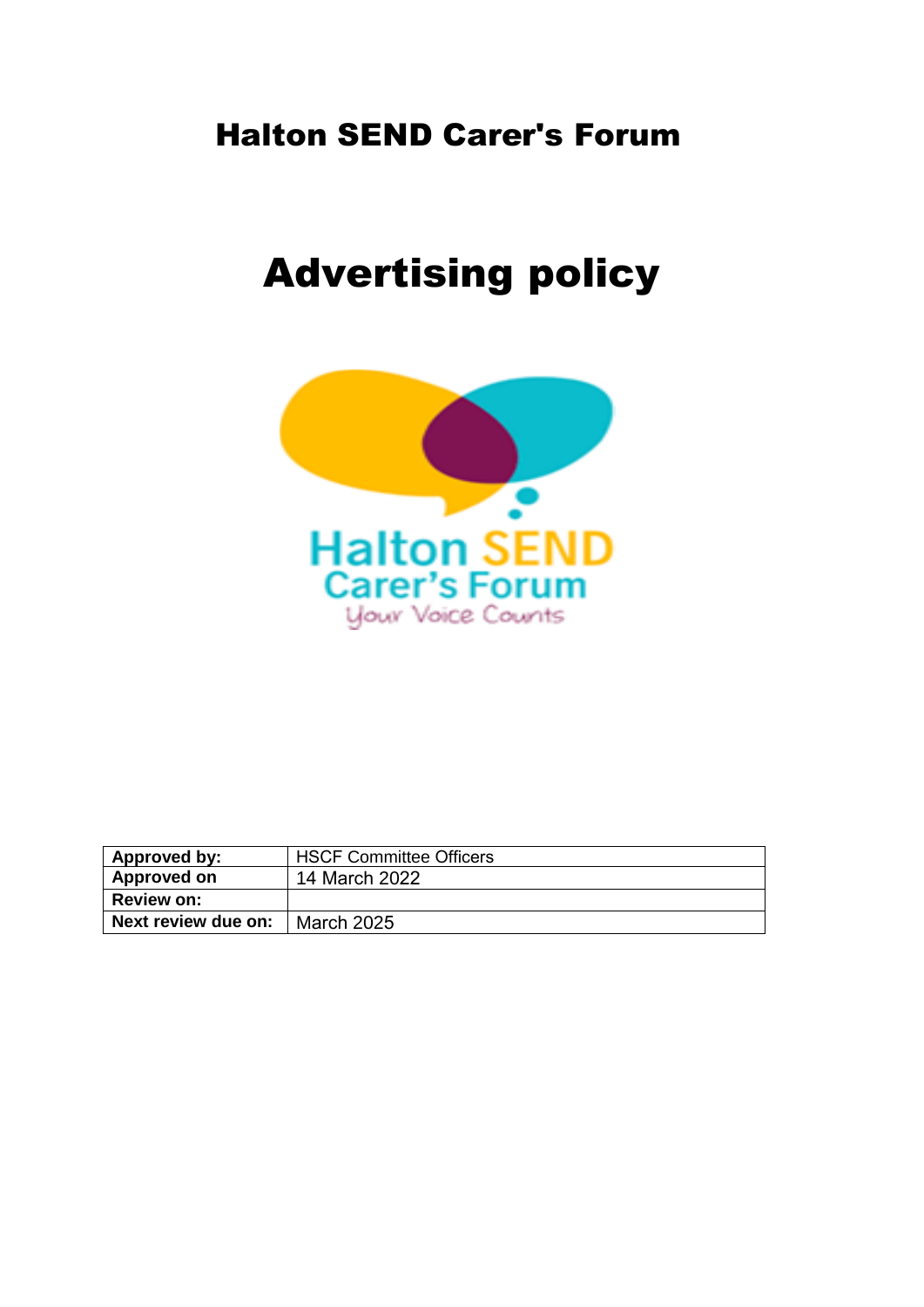## 1. STATEMENT OF INTENT

Halton Send Carer's Forum (HSCF) provides information and support to parent carers of children and young people with disabilities and special educational needs, and to professionals who work with those families in Halton.

HSCF aims provide its members with information that is **relevant and useful** to them, whilst **avoiding information overload**.

HSCF has a large mailing list and is frequently approached by individuals and organisations wishing to advertise their products or activities (services, events, consultations, research projects, petitions etc.) to HSCF members. HSCF may also solicit information about products and activities from individuals and organisations. This policy sets out how HSCF will decide whether to publicise third-party information.

### 2. KEY CONSIDERATIONS

In deciding whether to publicise third-party information, HSCF will consider the following questions: